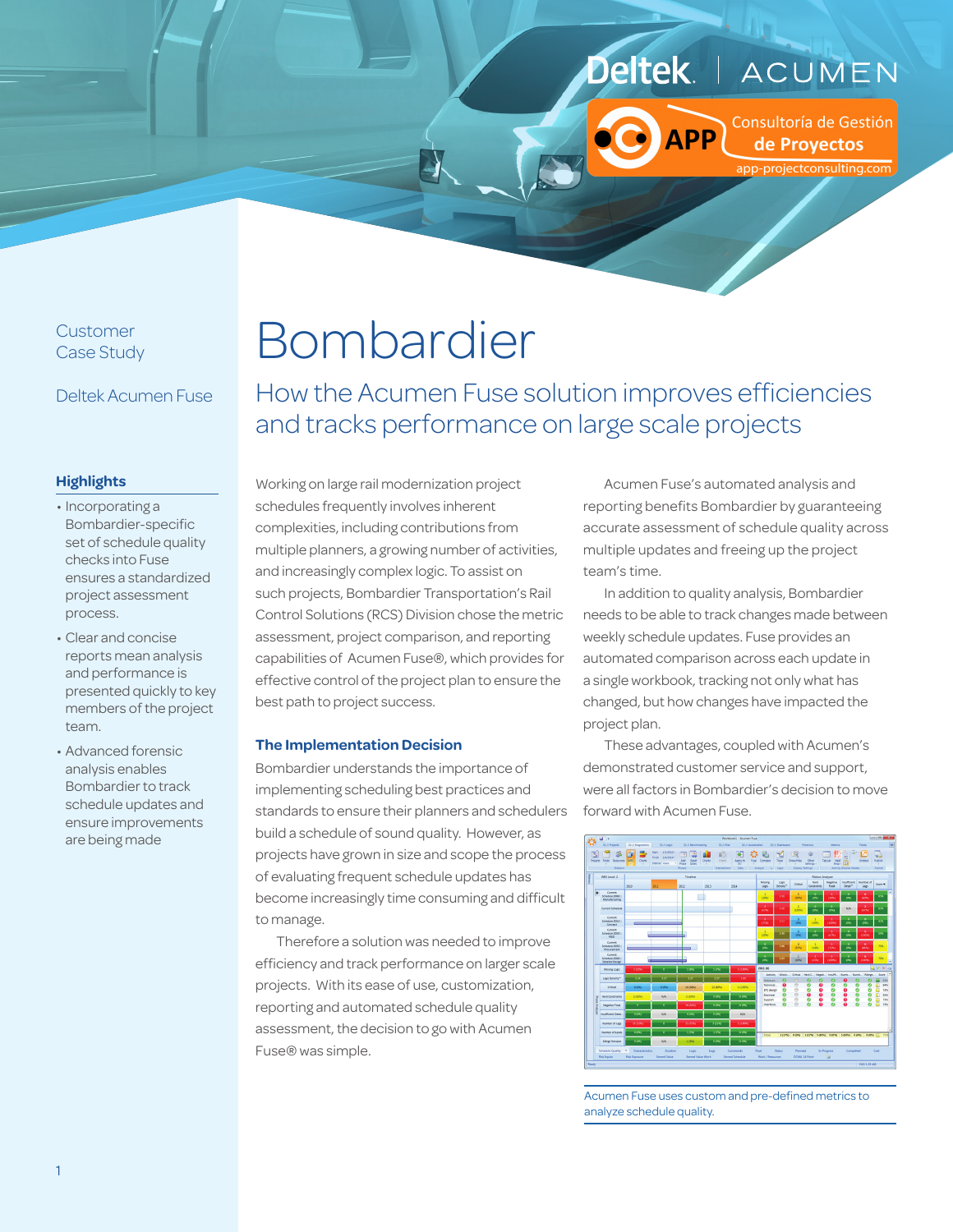#### Consultoría de Gestiór DD de Proyectos

# Deltek | ACUMEN



"The Acumen team was incredibly helpful in setting up the schedule checks...I was very impressed by their availability and willingness to make sure our implementation process went smoothly. This kind of customer service is becoming increasingly rare with our software vendors and is one of the reasons I prefer working with Acumen."

» Jeremy Clarke, Head of Bombardier RCS Primavera Competence Center

#### Bombardier Analysis Process

#### **Bombardier Use Case**

- **Targeted Quality Check –** At Bombardier, the ability to analyze the quality of each of the subprojects integrated into the master schedule was key; Fuse was used to group all activities by sub-project and then compare the metric results for individual groupings.
- **Internal Customization** As well as providing many Fuse-standard checks for schedule quality the acceptable thresholds could be amended to meet specific project demands.
- **Clear Communications** An Excel-based analyst report highlighted areas of the schedule requiring correction, in a clear and easy-tounderstand format. This report provided an easy means of communicating necessary updates to the project team.

#### **Acumen Fuse® Functionality**

- **Slice and Dice Capability –** Fuse allows activities to be grouped by a common field or attribute to analyze and compare each segment individually. Drill down into any part of the project to target the weaker parts of the schedule and easily identify necessary improvements.
- **Editable Metrics** The Fuse metric builder makes creating custom metrics and editing existing metrics, simple. Each metric can be

customized (including the thresholds) for use company-wide or project to project.

• **Quick and Efficient Reporting –** The Fuse analyst report is an automatically generated 'to-do list' that allows the scheduler to view problematic activities and make corrections quickly in the native scheduling tool - eliminating time wasted sifting through thousands of activities manually.

#### **Bombardier and Fuse: Specific Use Case**

Bombardier is currently leveraging Acumen Fuse on a high-profile, complex project with over 10,000 activities, involving teams and multiple planners in different countries around the world. Fuse is helping to generate an efficient reporting process and performance tracking method that is providing a clear visual across multiple subprojects. The automated analysis and reporting ensures time-efficient weekly updates and keeps stakeholders in the know.

#### **Working with Acumen**

For Bombardier, the first step in beginning to use Acumen Fuse was to build a 'metric library', or standard metric assessment that evaluated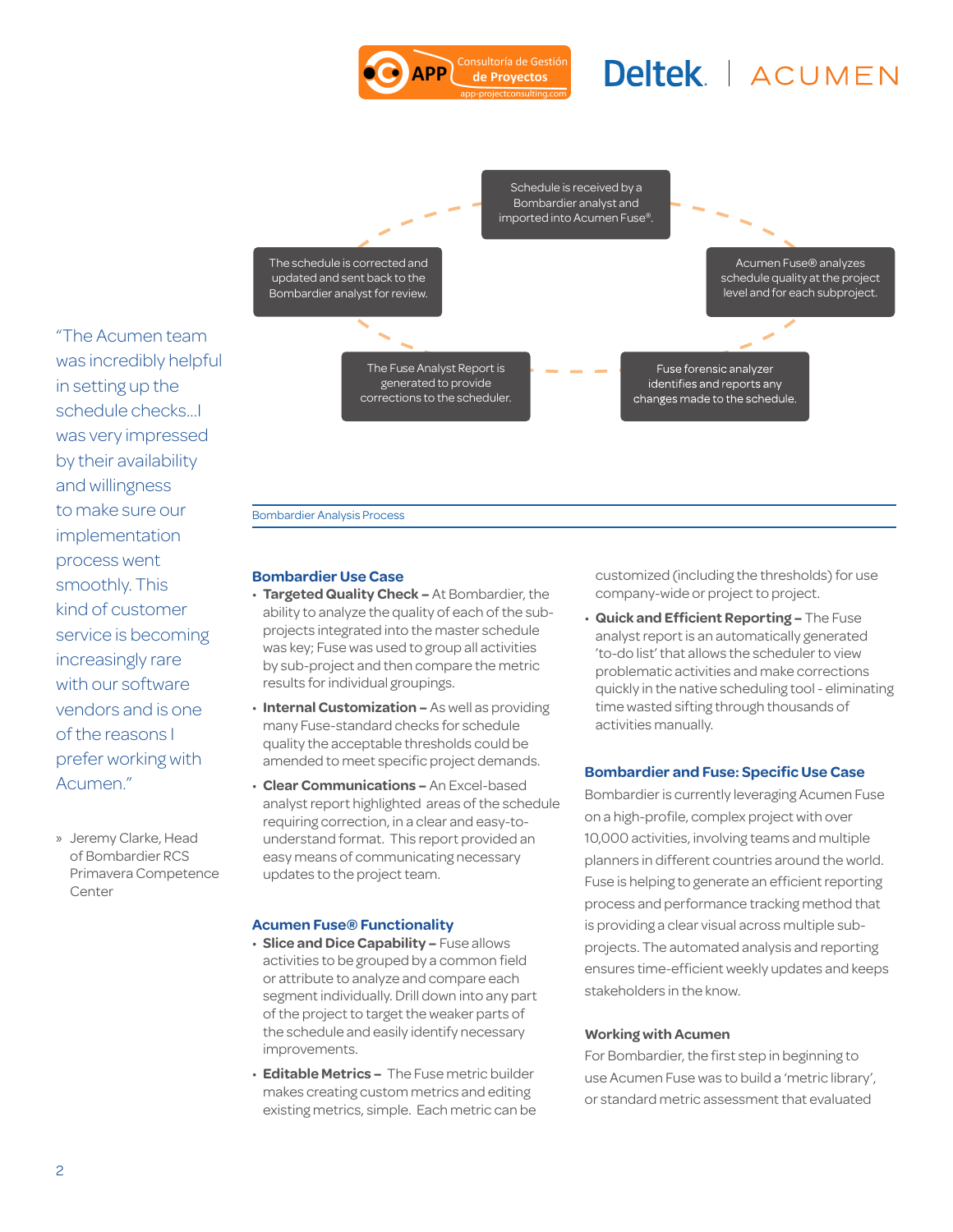Consultoría de Gestión

de Proyectos

### Deltek | ACUMEN

each schedule for compliance with Bombardier's internal reporting standards. Bombardier worked closely with Acumen to create several custom metrics, and choose the appropriate Fusestandard metrics for their needs.

Liaising with Acumen's US-based support team, customer service representatives, and the Acumen Europe office was a key factor in Bombardier's implementation process. Within days the Acumen team was able to customize the Fuse solution for Bombardier and get the project team up and running with the software.

#### **Schedule Quality Management**

Bombardier is using a top-down schedule quality management method. A project controls manager is in charge of reviewing, approving, and reporting on the status of the integrated master schedule. Fuse allows the team to look at the integrated schedule and quickly score schedule quality. After reviewing the overall project score, the project analyst groups activities for targeted scores and quality reviews helping them find problematic activities and determine which sub-projects need attention.

#### **Project Reporting and Tracking**

Every week the integrated master schedule is updated. The weekly updates require a close coordination of the submission, analysis, and reporting process. Fuse's built-in analyst report does a lot of the heavy lifting.

#### **Analyst Report**

Each week, an automatic analyst report, which exports to Microsoft Excel, shows an exact facsimile of the project analysis and individual activities that have failed to meet the metric threshold. These 'to-do list' reports are then sent to schedulers, as both a report card and task assignment, to make improvements in the project schedule - a huge time saving over trying to identify and correct activities manually.

#### **Forensic Analysis**

With weekly schedule updates, it became clear that a way to track updates and the implementation of schedule improvements was needed. With Fuse's forensic analyzer, Bombardier compares each update in a single view to identify differences such as added and removed activities, critical path changes, and cost or duration variance. The forensic analyzer also helps the team track which sub-projects are improving and which continue to need work.

#### **Acumen Fuse® Time Savings**

Analyzing a major project schedule (with over 10.000 activities) using a manual process typically requires between 8 and 16 hours. With Acumen Fuse, this process is not only reduced to minutes, but leaves little room for error and automatically provides results in an easy-to-understand, publishable format.

Manually creating a comprehensive list of activities that do not meet project requirements is close to impossible. With the Fuse analyst briefing, not only is this report a reality, but it is done in just seconds.

Acumen Fuse is the fastest and most reliable approach to improving schedule quality.



"The fast turnaround makes all the difference on complex projects. We are able to see, report, and resolve issues in real time."

» Jeremy Clarke, Head of Bombardier RCS Primavera Competence Center